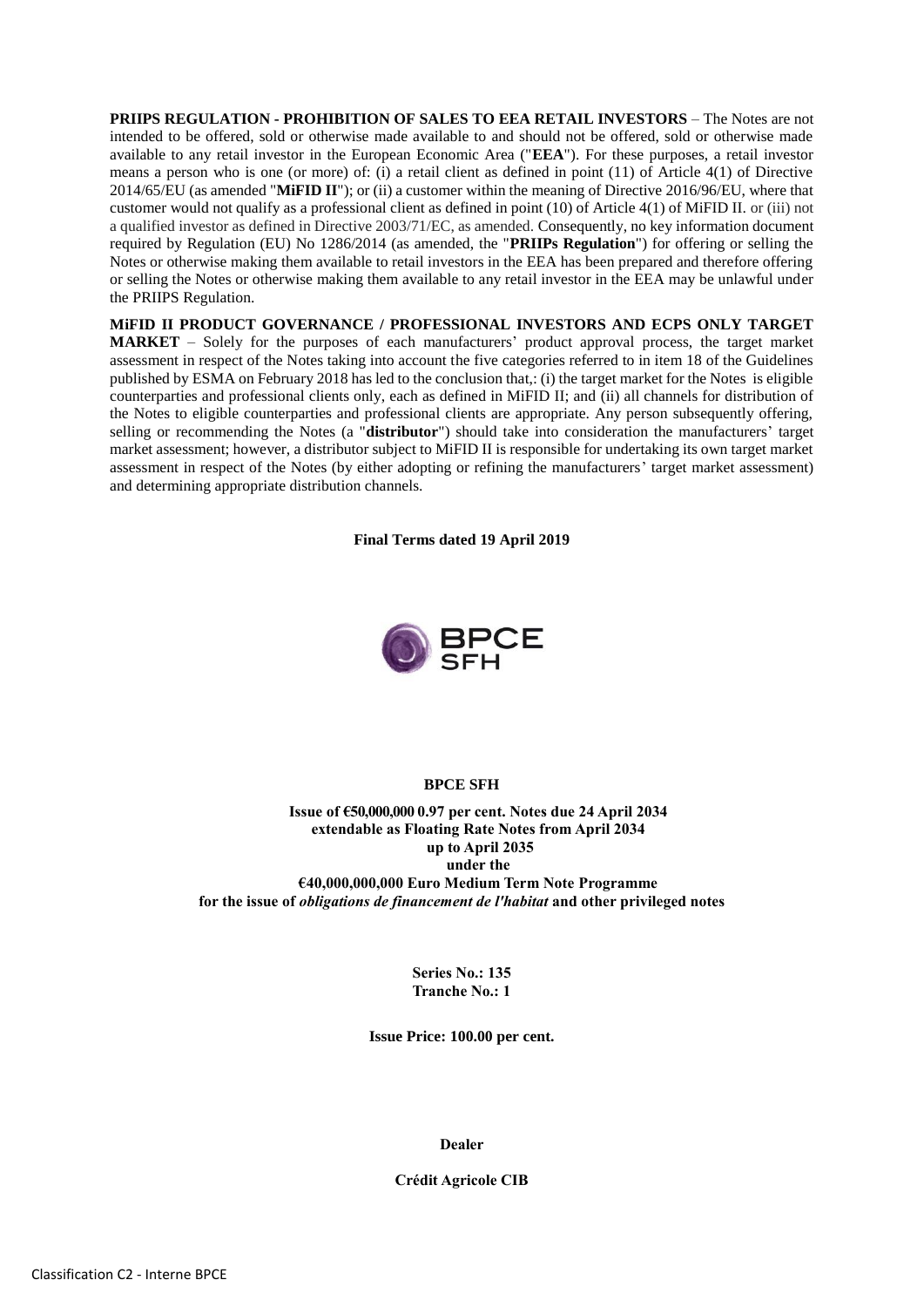#### **PART A - CONTRACTUAL TERMS**

Terms used herein shall be deemed to be defined as such for the purposes of the Conditions set forth in the base prospectus dated 25 May 2018 which received visa No. 18-198 from the *Autorité des marchés financiers* (the "**AMF**") on 25 May 2018, as supplemented by supplement dated 5 October 2018 which received visa No. from the AMF on 5 October 2018 (together, the "**Base Prospectus**") which together constitute a base prospectus for the purposes of the Prospectus Directive (as defined below).

This document constitutes the final terms (the "**Final Terms**") relating to the notes described herein (the "**Notes**") for the purposes of Article 5.4 of the Prospectus Directive and must be read in conjunction with such Base Prospectus. Full information on the Issuer and the offer of the Notes is only available on the basis of the combination of these Final Terms and the Base Prospectus. The Base Prospectus and these Final Terms are available for viewing on the websites of BPCE (www.bpce.fr) and of the AMF (www.amf-france.org) and during normal business hours at the registered office of the Issuer and at the specified office of the Paying Agent(s) where copies may be obtained.

"**Prospectus Directive**" means Directive 2003/71/EC of the European Parliament and of the Council of 4 November 2003, as amended, and includes any relevant implementing measure of such directive in each relevant Member State of the European Economic Area.

| 1.             | (i)                                                       | <b>Series Number:</b>                                               | 135                                                                                                                                                                                                                                                                               |  |
|----------------|-----------------------------------------------------------|---------------------------------------------------------------------|-----------------------------------------------------------------------------------------------------------------------------------------------------------------------------------------------------------------------------------------------------------------------------------|--|
|                | (ii)                                                      | <b>Tranche Number:</b>                                              | 1                                                                                                                                                                                                                                                                                 |  |
| $\mathbf{2}$ . |                                                           | <b>Specified Currency:</b>                                          | Euro (" $\varepsilon$ ")                                                                                                                                                                                                                                                          |  |
| 3.             |                                                           | <b>Aggregate Nominal Amount of Notes:</b>                           |                                                                                                                                                                                                                                                                                   |  |
|                | (i)                                                       | Series:                                                             | €50,000,000                                                                                                                                                                                                                                                                       |  |
|                | (ii)                                                      | Tranche:                                                            | €50,000,000                                                                                                                                                                                                                                                                       |  |
| 4.             | <b>Issue Price:</b>                                       |                                                                     | 100 per cent. of the Aggregate Nominal Amount of<br>the Tranche                                                                                                                                                                                                                   |  |
| 5.             | <b>Specified Denomination(s):</b>                         |                                                                     | €100,000                                                                                                                                                                                                                                                                          |  |
| 6.             | (i)                                                       | <b>Issue Date:</b>                                                  | 24 April 2019                                                                                                                                                                                                                                                                     |  |
|                | (ii)                                                      | <b>Interest Commencement Date:</b>                                  | <b>Issue Date</b>                                                                                                                                                                                                                                                                 |  |
| 7.             | <b>Final Maturity Date:</b>                               |                                                                     | 24 April 2034                                                                                                                                                                                                                                                                     |  |
| 8.             | <b>Extended Final Maturity Date:</b><br>to, 24 April 2035 |                                                                     | Specified Interest Payment Date falling on, or nearest                                                                                                                                                                                                                            |  |
| 9.             |                                                           | <b>Interest Basis:</b>                                              | Fixed/Floating Rate (further particulars specified<br>below)                                                                                                                                                                                                                      |  |
| 10.            |                                                           | <b>Redemption/Payment Basis:</b>                                    | Subject to any purchase and cancellation or early<br>redemption, the Notes will be redeemed on the Final<br>Maturity Date or the Extended Final Maturity Date, as<br>the case may be at 100 per cent. of their Specified<br>Denomination<br>(further particulars specified below) |  |
| 11.            |                                                           | <b>Change of Interest Basis:</b>                                    | Applicable – Fixed/Floating Rate<br>( <i>Further</i><br>particulars<br>below<br>specified<br>in<br>"Fixed/Floating Rate Notes Provisions")                                                                                                                                        |  |
| 12.            |                                                           | <b>Put/Call Options:</b>                                            | Not Applicable                                                                                                                                                                                                                                                                    |  |
| 13.            |                                                           | Date of corporate authorisations for<br>issuance of Notes obtained: | Decisions of the Conseil d'administration (Board of<br>Directors) of the Issuer (i) dated 14 December 2018<br>authorising the issue of <i>obligations de financement de</i>                                                                                                       |  |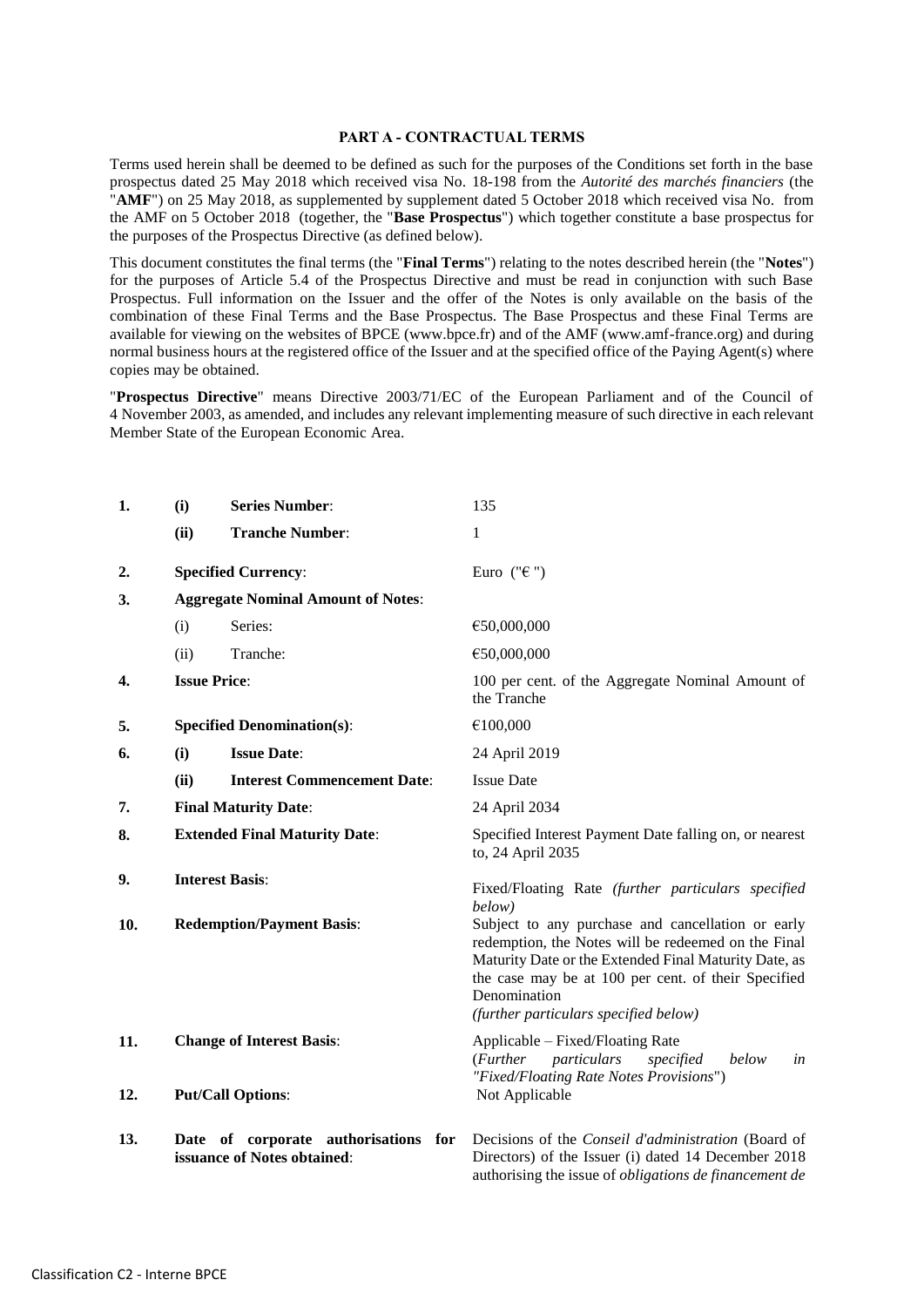*l'habitat* and other resources benefiting from the *privilège* referred to in Article L.513-11 of the French Monetary and Financial Code (*Code monétaire et financier*) up to  $65,500,000,000$  for the period beginning on 14 December 2018 and (ii) dated 26 March 2019 authorising the quarterly programme of borrowings benefiting from such *privilège* up to €2,500,000,000 for the second quarter of 2018.

# **PROVISIONS RELATING TO REDEMPTION**

| 14. |       | <b>Fixed Rate Notes Provisions:</b>                              | Applicable before the Switch Date                                                                                                                                                                                                                                                                                                                                                                                                                                                                                                                                  |
|-----|-------|------------------------------------------------------------------|--------------------------------------------------------------------------------------------------------------------------------------------------------------------------------------------------------------------------------------------------------------------------------------------------------------------------------------------------------------------------------------------------------------------------------------------------------------------------------------------------------------------------------------------------------------------|
|     | (i)   | Rate of Interest:                                                | 0.97 per cent. <i>per annum</i> payable annually in arrear                                                                                                                                                                                                                                                                                                                                                                                                                                                                                                         |
|     | (ii)  | Interest Payment Date(s):                                        | 24 April in each year, from and including 24 April 2020<br>up to and including the Final Maturity Date                                                                                                                                                                                                                                                                                                                                                                                                                                                             |
|     | (iii) | Fixed Coupon Amount(s):                                          | Rate of Interest $\times$ Specified Denomination $\times$ Day Count<br>Fraction                                                                                                                                                                                                                                                                                                                                                                                                                                                                                    |
|     |       |                                                                  | (i.e. $\text{\textsterling}970.00$ per $\text{\textsterling}100,000$ Specified Denomination)                                                                                                                                                                                                                                                                                                                                                                                                                                                                       |
|     | (iv)  | Broken Amount(s):                                                | Not Applicable                                                                                                                                                                                                                                                                                                                                                                                                                                                                                                                                                     |
|     | (v)   | Day Count Fraction (Condition 5(a)):                             | Actual/Actual-ICMA Unadjusted                                                                                                                                                                                                                                                                                                                                                                                                                                                                                                                                      |
|     | (vi)  | Determination Date(s):                                           | 24 April in each year                                                                                                                                                                                                                                                                                                                                                                                                                                                                                                                                              |
|     | (vii) | Payment on non-Business Days:                                    | As per the Conditions                                                                                                                                                                                                                                                                                                                                                                                                                                                                                                                                              |
| 15. |       | <b>Floating Rate Notes Provisions:</b>                           | Applicable after the Switch Date                                                                                                                                                                                                                                                                                                                                                                                                                                                                                                                                   |
|     | (i)   | <b>Interest Periods:</b>                                         | The period from and including the Final Maturity Date<br>to but excluding the first Specified Interest Payment<br>Date and each successive period from and including a<br>Specified Interest Payment Date to but excluding the<br>next succeeding Specified Interest Payment Date, up to<br>and excluding the Extended Final Maturity Date or, if<br>earlier, the Specified Interest Payment Date on which<br>the Notes are redeemed in full, all such dates being<br>subject to adjustment in accordance with the Business<br>Day Convention set out in (v) below |
|     | (ii)  | Specified Interest Payment Dates:                                | Payable monthly in arrear on the 24 of each month from<br>and including 24 April 2034 up to and including 24<br>April 2035, all such dates being subject to adjustment in<br>accordance with the Business Day Convention set out in<br>$(v)$ below                                                                                                                                                                                                                                                                                                                 |
|     | (iii) | First Specified Interest Payment Date:                           | Specified Interest Payment Date falling on, or nearest to,<br>24 May 2034                                                                                                                                                                                                                                                                                                                                                                                                                                                                                          |
|     | (iv)  | <b>Interest Period Date:</b>                                     | Specified Interest Payment Date                                                                                                                                                                                                                                                                                                                                                                                                                                                                                                                                    |
|     | (v)   | <b>Business Day Convention:</b>                                  | Following Business Day Convention, unadjusted                                                                                                                                                                                                                                                                                                                                                                                                                                                                                                                      |
|     | (vi)  | Business Centre (Condition 5(a)):                                | <b>TARGET</b>                                                                                                                                                                                                                                                                                                                                                                                                                                                                                                                                                      |
|     | (vii) | Manner in which the Rate of Interest<br>is/are to be determined: | <b>Screen Rate Determination</b>                                                                                                                                                                                                                                                                                                                                                                                                                                                                                                                                   |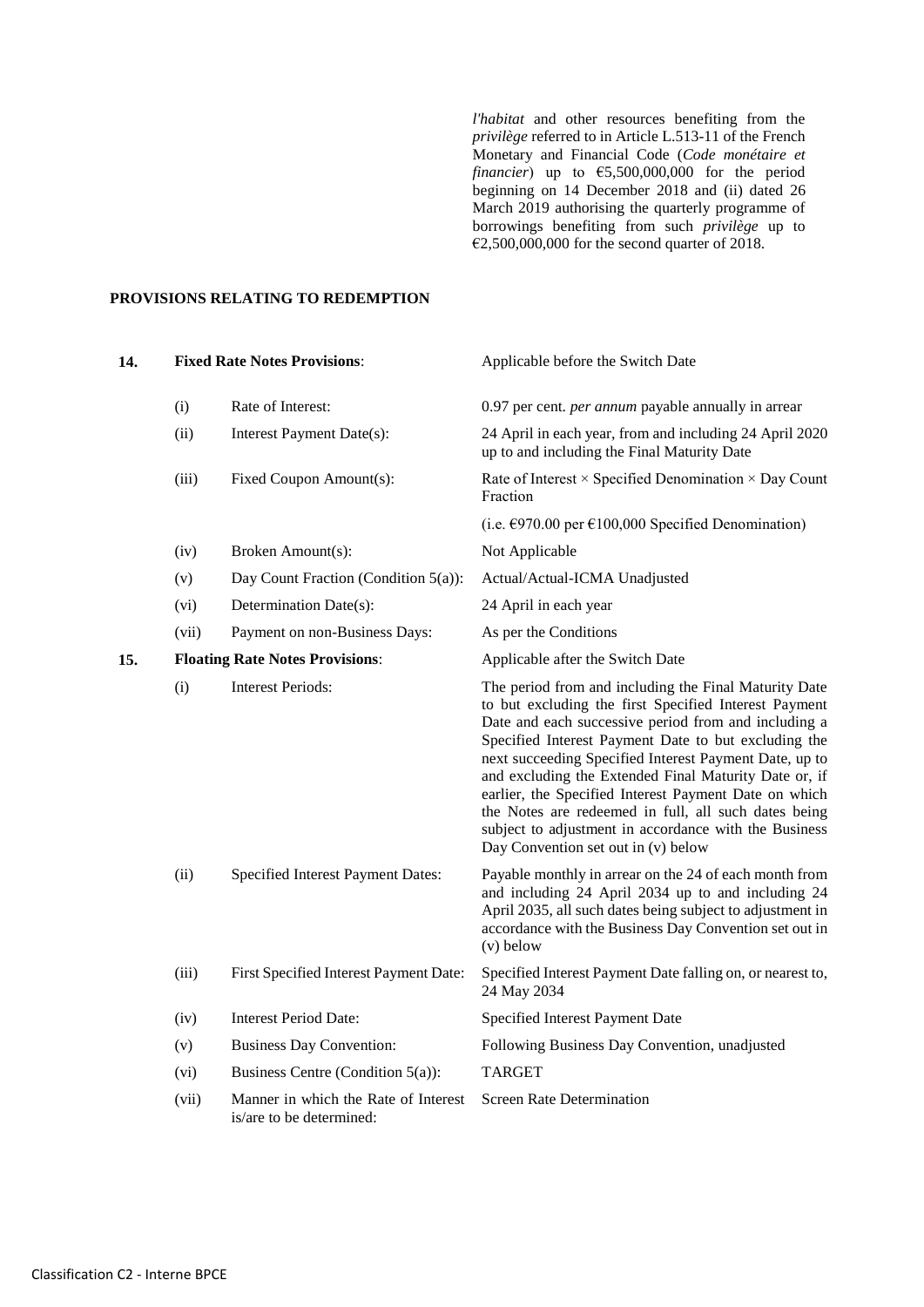|     | (viii)                                       | Party responsible for calculating the<br>Rate of Interest and/or Interest<br>Amount (if not the Note Calculation<br>Agent): | Not Applicable                                                                                                                                                    |
|-----|----------------------------------------------|-----------------------------------------------------------------------------------------------------------------------------|-------------------------------------------------------------------------------------------------------------------------------------------------------------------|
|     | (ix)                                         | Rate<br>Screen<br>Determination<br>(Condition $5(c)(iii)(C)$ ):                                                             | Applicable                                                                                                                                                        |
|     |                                              | Relevant Rate:                                                                                                              | EURIBOR 1 month                                                                                                                                                   |
|     |                                              | <b>Interest Determination Dates:</b>                                                                                        | Two TARGET Business Days prior to the first day in<br>each Interest Period                                                                                        |
|     |                                              | Relevant Screen Page:                                                                                                       | <b>Reuters EURIBOR01</b>                                                                                                                                          |
|     |                                              | Relevant Screen Page Time:                                                                                                  | Not Applicable                                                                                                                                                    |
|     | (x)                                          | <b>FBF</b><br>Determination<br>(Condition<br>$5(c)(iii)(B))$ :                                                              | Not Applicable                                                                                                                                                    |
|     | $(x_i)$                                      | <b>ISDA</b><br>Determination<br>(Condition)<br>$5(c)(iii)(A))$ :                                                            | Not Applicable                                                                                                                                                    |
|     | (xii)                                        | Margin:                                                                                                                     | $+0.13$ per cent. <i>per annum</i>                                                                                                                                |
|     | (xiii)                                       | Rate Multiplier:                                                                                                            | Not Applicable                                                                                                                                                    |
|     | (xiv)                                        | Minimum Rate of Interest:                                                                                                   | 0.00 per cent. per annum                                                                                                                                          |
|     | $\left( xy\right)$                           | Maximum Rate of Interest:                                                                                                   | Not Applicable                                                                                                                                                    |
|     | (xvi)                                        | Day Count Fraction (Condition $5(a)$ ):                                                                                     | Actual/360, Adjusted                                                                                                                                              |
| 16. | <b>Fixed/Floating Rate Notes Provisions:</b> |                                                                                                                             | Applicable                                                                                                                                                        |
|     | (i)                                          | Issuer Change of Interest Basis:                                                                                            | Not Applicable                                                                                                                                                    |
|     | (ii)                                         | Automatic Change of Interest<br>Basis:                                                                                      | Applicable                                                                                                                                                        |
|     | (iii)                                        | Rate of Interest applicable to the<br>Interest Periods preceding the Switch<br>Date (excluded):                             | Determined in accordance with Condition 5(b), as<br>though the Note was a Fixed Rate Note with further<br>variables set out in item 14 of these Final Terms       |
|     | (iv)                                         | Rate of Interest applicable to the<br>Interest Periods following the Switch<br>Date (included):                             | Determined in accordance with Condition $5(c)$ , as<br>though the Note was a Floating Rate Note with further<br>variables set out in item 15 of these Final Terms |
|     | (v)                                          | Switch Date:                                                                                                                | 24 April 2034                                                                                                                                                     |
|     | (vi)                                         | Minimum notice period required for<br>notice from the Issuer:                                                               | Not Applicable                                                                                                                                                    |
| 17. |                                              | <b>Zero Coupon Notes Provisions</b>                                                                                         | Not Applicable                                                                                                                                                    |
|     |                                              | PROVISIONS RELATING TO REDEMPTION                                                                                           |                                                                                                                                                                   |
| 18. | <b>Call Option:</b>                          |                                                                                                                             | Not Applicable                                                                                                                                                    |
| 19. | <b>Put Option:</b>                           |                                                                                                                             | Not Applicable                                                                                                                                                    |
| 20. | <b>Final Redemption Amount of each Note:</b> |                                                                                                                             | $€100,000$ per $€100,000$ in Specified Denomination                                                                                                               |
| 21. | <b>Redemption by Instalment:</b>             |                                                                                                                             | Not Applicable                                                                                                                                                    |
| 22. | <b>Early Redemption Amount:</b>              |                                                                                                                             |                                                                                                                                                                   |
|     |                                              | Early Redemption Amount of each Note<br>payable on early redemption as set out in the<br>Terms and Conditions:              | €100,000 per €100,000 in Specified Denomination                                                                                                                   |
| 23. |                                              | <b>Purchases (Condition 6(h)):</b>                                                                                          | The Notes purchased may be held and resold as set<br>out in the Terms and Conditions                                                                              |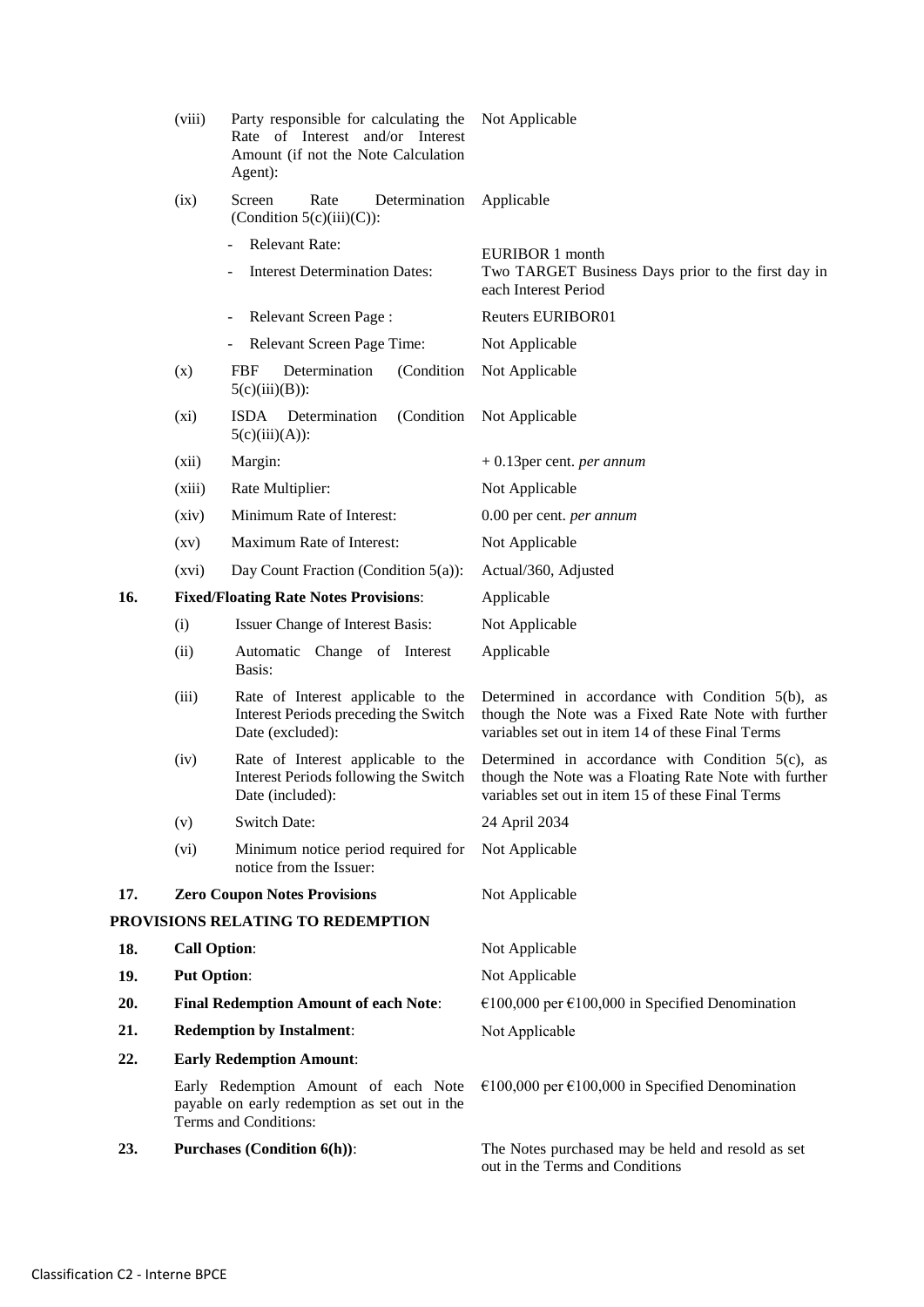# **GENERAL PROVISIONS APPLICABLE TO THE NOTES**

| 24. |       | <b>Governing law:</b>                                                                                                                       | French law                  |  |
|-----|-------|---------------------------------------------------------------------------------------------------------------------------------------------|-----------------------------|--|
| 25. |       | <b>Form of Notes:</b>                                                                                                                       | <b>Dematerialised Notes</b> |  |
|     | (i)   | Form of Dematerialised Notes:                                                                                                               | Bearer form (au porteur)    |  |
|     | (ii)  | <b>Registration Agent:</b>                                                                                                                  | Not Applicable              |  |
|     | (iii) | Temporary Global Certificate:                                                                                                               | Not Applicable              |  |
| 26. |       | <b>Financial Centre or other special provisions</b><br>relating to payment dates for the purposes<br>of Condition 7(g):                     | Not Applicable              |  |
| 27. |       | <b>Talons for future Coupons or Receipts to be</b><br>attached to Definitive Materialised Notes<br>(and dates on which such Talons mature): | Not Applicable              |  |
| 28. |       | <i>Masse</i> (Condition 10):                                                                                                                |                             |  |
|     | (i)   | Representative:                                                                                                                             | As per Condition 10         |  |
|     | (ii)  | Alternative Representative:                                                                                                                 | As per Condition 10         |  |
|     | (iii) | Remuneration of Representative:                                                                                                             | As per Condition 10         |  |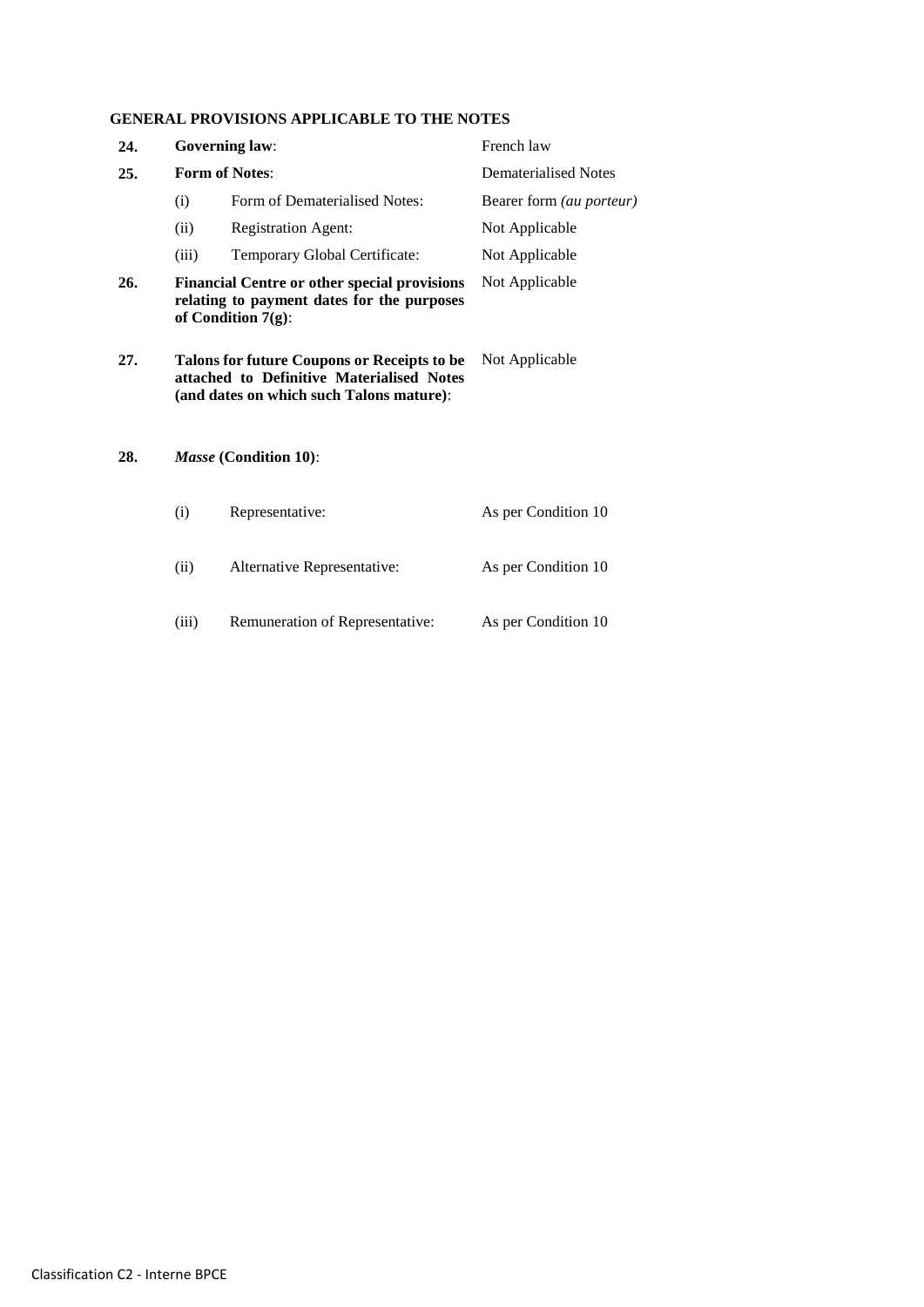# **RESPONSIBILITY**

Duly authorised

I accept responsibility for the information contained in these Final Terms.

Signed on behalf of BPCE SFH: By: Jean-Philippe BERTHAUT, Directeur Général Délégué

Classification C2 - Interne BPCE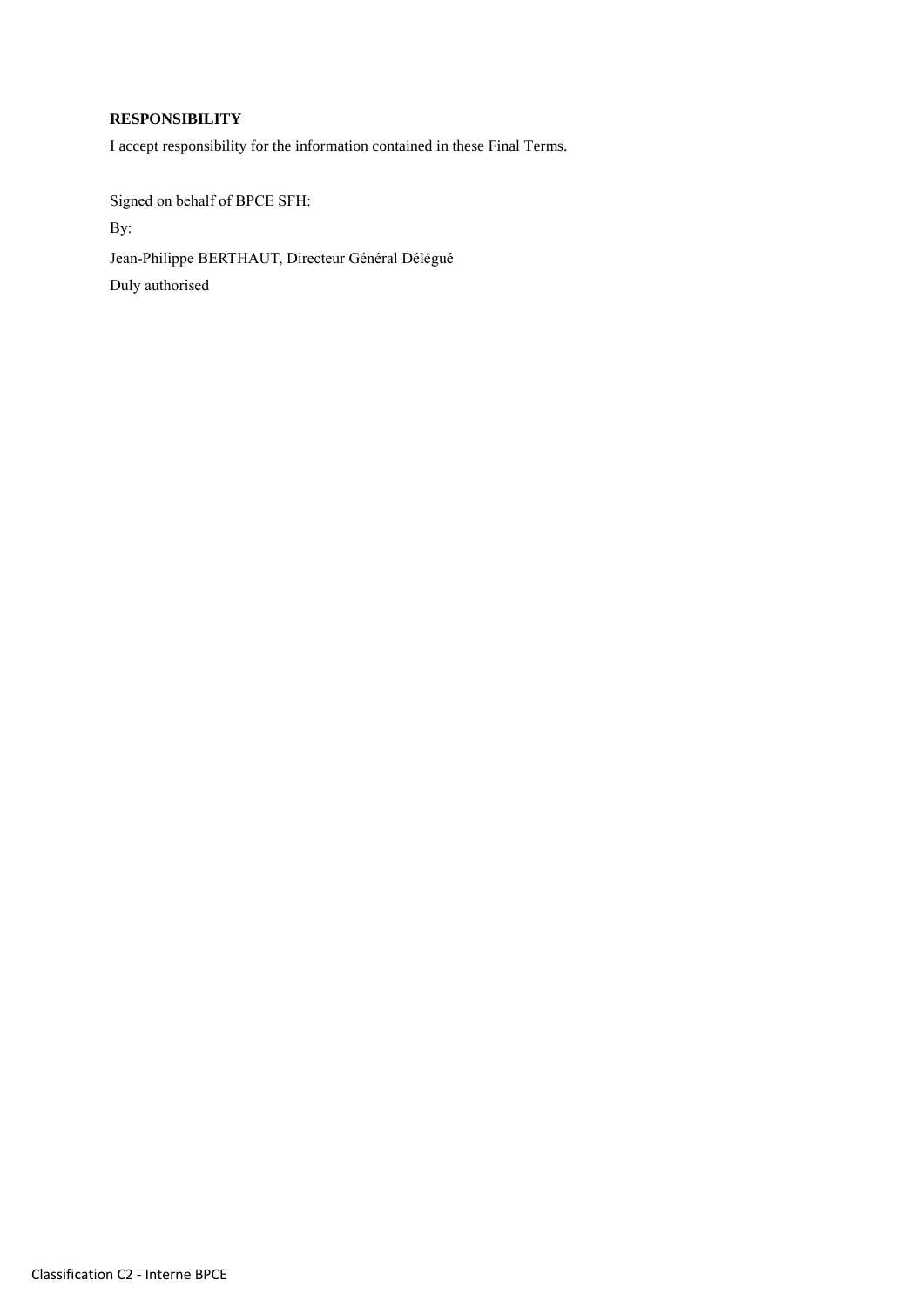#### **PART B - OTHER INFORMATION**

## **1. LISTING AND ADMISSION TO TRADING**

| (i)   | Listing:                                                                                                                                                                                               | <b>Euronext Paris</b>                                                                                                                                                                                                                                                                                                                                                                                                                                                  |  |
|-------|--------------------------------------------------------------------------------------------------------------------------------------------------------------------------------------------------------|------------------------------------------------------------------------------------------------------------------------------------------------------------------------------------------------------------------------------------------------------------------------------------------------------------------------------------------------------------------------------------------------------------------------------------------------------------------------|--|
| (ii)  | (a) Admission to trading:                                                                                                                                                                              | Application has been made by the Issuer (or on its<br>behalf) for the Notes to be admitted to trading on<br>Euronext Paris with effect from the Issue Date                                                                                                                                                                                                                                                                                                             |  |
|       | (b) Regulated Markets or equivalent markets<br>on which, to the knowledge of the Issuer,<br>securities of the same class of the Notes to be<br>admitted to trading are already admitted to<br>trading: | Not Applicable                                                                                                                                                                                                                                                                                                                                                                                                                                                         |  |
| (iii) | Estimate of total<br>admission to trading:                                                                                                                                                             | expenses related to $\epsilon$ 8,950 (including the AMF fees)                                                                                                                                                                                                                                                                                                                                                                                                          |  |
| 2.    | <b>RATINGS</b>                                                                                                                                                                                         |                                                                                                                                                                                                                                                                                                                                                                                                                                                                        |  |
|       | Ratings:                                                                                                                                                                                               | The Notes are expected to be rated:                                                                                                                                                                                                                                                                                                                                                                                                                                    |  |
|       |                                                                                                                                                                                                        | AAA by Standard & Poor's Credit Market Services<br>Europe Limited; and                                                                                                                                                                                                                                                                                                                                                                                                 |  |
|       |                                                                                                                                                                                                        | Aaa by Moody's Investors Service Ltd.                                                                                                                                                                                                                                                                                                                                                                                                                                  |  |
|       |                                                                                                                                                                                                        | Each of the above agencies is established in the<br>European Union and registered under Regulation (EC)<br>1060/2009 of the European Parliament and the<br>Council of 16 September 2009 on credit rating<br>agencies, as amended (the "CRA Regulation") and<br>included in the list of registered credit rating agencies<br>published on the website of the European Securities<br>and Markets Authority (www.esma.europa.eu) in<br>accordance with the CRA Regulation |  |

## **3. INTERESTS OF NATURAL AND LEGAL PERSONS INVOLVED IN THE ISSUE**

Save as discussed in sections "Subscription and Sale" and "Risk factors – Risks related to the Issuer - Certain conflicts of interest" of the Base Prospectus, so far as the Issuer is aware, no person involved in the offer of the Notes has an interest material to the issue.

#### **4. YIELD**

|    | Indication of yield:                                                                                                                               | 0.97 per cent. <i>per annum</i> |
|----|----------------------------------------------------------------------------------------------------------------------------------------------------|---------------------------------|
| 5. | <b>OPERATIONAL INFORMATION</b>                                                                                                                     |                                 |
|    | <b>ISIN</b> Code:                                                                                                                                  | FR0013415429                    |
|    | Common Code:                                                                                                                                       | 198451860                       |
|    | Depositaries:                                                                                                                                      |                                 |
|    | Euroclear France to act as Central<br>(a)<br>Depositary:                                                                                           | <b>Yes</b>                      |
|    | Common Depositary for Euroclear<br>(b)<br>Bank and Clearstream Banking, S.A.:                                                                      | - No                            |
|    | Any clearing system other than Euroclear Not Applicable<br>Bank S.A./N.V. and Clearstream Banking,<br>S.A. and the relevant identification number: |                                 |
|    | Delivery:                                                                                                                                          | Delivery against payment        |
|    |                                                                                                                                                    |                                 |